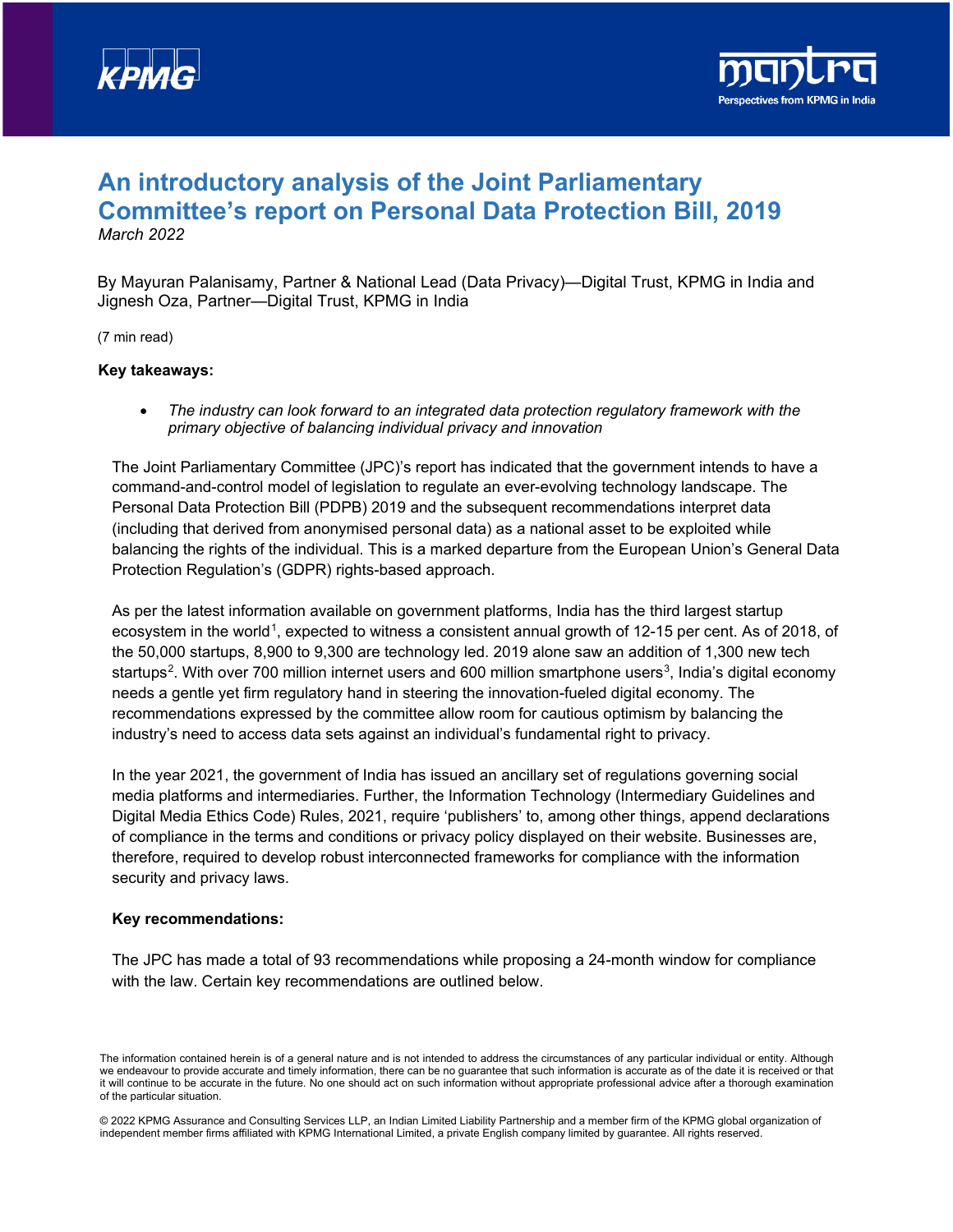#### • **Data protection bill and inclusion of non-personal data**

To have a uniform regulatory structure for governing both personal and non-personal data, the JPC has recommended that the Data Protection Authority (DPA) be given additional jurisdiction to regulate processing of non-personal data too along with recommended regulations for its governance. Both will be formulated and included within the same bill. The JPC have, therefore, recommended that the erstwhile PDPB 2019 be retitled as the Data Protection Bill. By proposing a single law to govern both personal and non-personal data, the JPC has clearly indicated that the data frameworks to be created under the Bill would favour innovation and aim at creating a seamless flow of data and insights across public and private stakeholders. Since the regulations governing non-personal data are yet to be published, the additional burden for securing and lawfully processing personal data is difficult to quantify, as of date.

# • **Data localisation**

The JPC has chosen a stricter approach to data localisation by recommending that all the data involving Indian citizens be kept within the territorial limits of the country.

With the 2022 Union Budget conferring status of 'infrastructure' to data centres, this sector is set to see a massive investment rush in the coming period<sup>[4](#page-3-0)</sup>. This investment is expected to create a strong architecture for cloud-based innovations.

# • **Reporting of personal data breach to data principal**

The JPC has recommended removal of the 'significant harm' threshold and instituted a 72-hour deadline for intimating data principals of a breach. This implies that the erstwhile discretion available with data fiduciaries for reporting, has been withdrawn. Systems and processes must be fine-tuned to meet the deadline and avoid heavy penalties. Data fiduciaries will need to adopt a preventive rather than mitigatory approach. Investing in training and awareness programs in addition to upgrading their technical security measures is expected hold them in good stead.

#### • **Over the top platforms (OTT platforms) and social media**

The JPC has recommended a complete overhaul in the way social media intermediaries and OTT platforms are regulated. Recognising and adopting the word 'platform' instead of 'intermediary', the JPC has recommended that these platforms take greater accountability for their processing and be responsible for verifying the identity of their users by using protocols like the 'know your customer (KYC) norms in other industries. Two other recommendations include regulating content published on their platforms through a newly formed social media regulator along the lines of the Press Trust of India and having a place of business in India.

#### • **Rights of data principal to be balanced with interests of state and data fiduciary**

The right to be forgotten and the right to portability have been strengthened by increasing their scope and setting higher thresholds for rejection. This guideline, however, has been balanced by the recommendation of the right to erasure being considered with the government and the data fiduciary's interest. It is also recommended that the DPA issues guidelines for conditions of rejection.

The information contained herein is of a general nature and is not intended to address the circumstances of any particular individual or entity. Although we endeavour to provide accurate and timely information, there can be no guarantee that such information is accurate as of the date it is received or that it will continue to be accurate in the future. No one should act on such information without appropriate professional advice after a thorough examination of the particular situation.

<sup>© 2022</sup> KPMG Assurance and Consulting Services LLP, an Indian Limited Liability Partnership and a member firm of the KPMG global organization of independent member firms affiliated with KPMG International Limited, a private English company limited by guarantee. All rights reserved.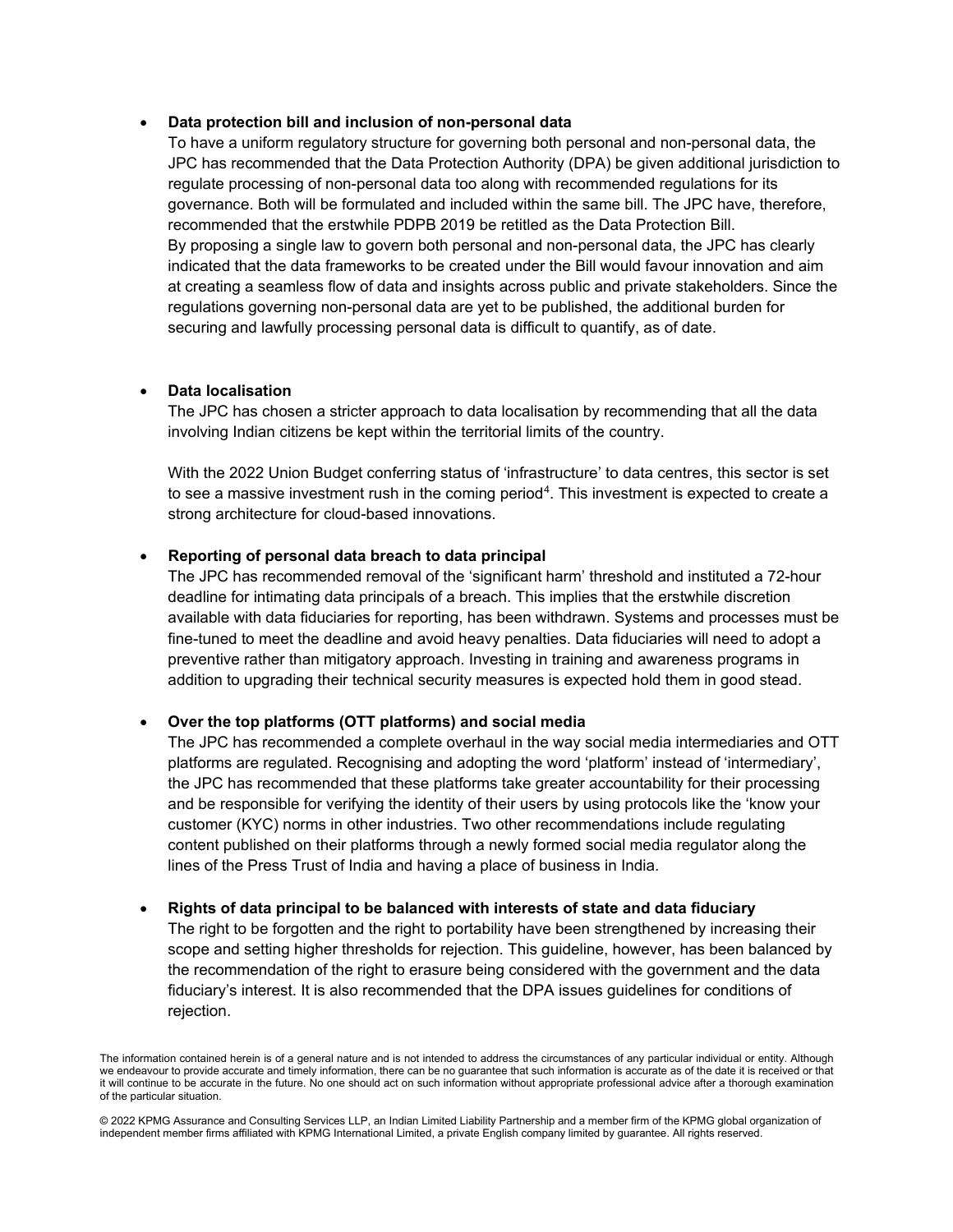# • **Data protection officer (DPO)**

The JPC recommends that the DPO should be a key managerial personnel (KMP) in a company. KMP are defined as CEO or MD or manager, whole time director, CFO, Company Secretary, or other personnel prescribed by law. DPO as a KMP may lead to higher accountability and increased efficiency due to direct oversight by the top management of the company.

# • **Hardware manufacturers as data fiduciaries**

The Ministry of Electronics and Information Technology (MeitY) warrants that all information technology (IT) hardware device manufacturers undertake a 'device evaluation'. The JPC has recommended an additional set of regulations to be formulated by the DPA along with certification standards formulated by the government. With three different agencies (MIETY, DPA and Certifying Authority) regulating a single commodity, attaining harmony between the regulations would be paramount for the sector's sustained growth.

# • **Processing of personal data and sensitive personal data of children**

The JPC has recommended that data fiduciaries processing children's data should ensure that they obtain consent from guardians and from children themselves three months before they turn 18 years old. It has also recommended that the distinction between data fiduciaries and guardian data fiduciaries be removed. This recommendation effectively places a higher obligation on all data fiduciaries to implement special controls by obtaining guardian consent, track it to maturity (18 years) and revalidate with the data principal.

# **Conclusion and way forward:**

The recommendations issued by the JPC on PDPB 2019 allows room for cautious optimism. India needs a nuanced and holistic regulatory approach to balance the individual's right to privacy while sustaining the country's data-driven economic growth.

Organisations are well advised to assess their 'readiness' against the PDPB (revised to Data Protection Bill as per JPC recommendation) by taking stock of their personal data processing activities. Designing and developing privacy control frameworks covering privacy governance, data management, cross-border data flows, privacy by design and default domains are expected to translate into significant gains at the compliance stage. It is further posited that the PDPB is a step up from the existing Information Technology Act 200 (as amended) and all its regulations including IT (Reasonable Security Practices and Sensitive Personal Information) Rules 2011. The PDPB provides a more structured and nuanced approach for collection and processing of personal data and considered in instrumental in operationalising the fundamental Right to Privacy, in letter and spirit and aims ensure data sustainability for Digital India.

<span id="page-2-0"></span><sup>1</sup> Startup India website, Government of India, accessed on 21 February 2022

<span id="page-2-1"></span><sup>2</sup> Startup India website, Government of India, accessed on 21 February 2022

<span id="page-2-2"></span><sup>3</sup> India's growing data usage, smartphone adoption to boost Digital India initiatives: Top bureaucrat, The Economic Times, 26 October 2021

The information contained herein is of a general nature and is not intended to address the circumstances of any particular individual or entity. Although we endeavour to provide accurate and timely information, there can be no guarantee that such information is accurate as of the date it is received or that it will continue to be accurate in the future. No one should act on such information without appropriate professional advice after a thorough examination of the particular situation.

<sup>© 2022</sup> KPMG Assurance and Consulting Services LLP, an Indian Limited Liability Partnership and a member firm of the KPMG global organization of independent member firms affiliated with KPMG International Limited, a private English company limited by guarantee. All rights reserved.